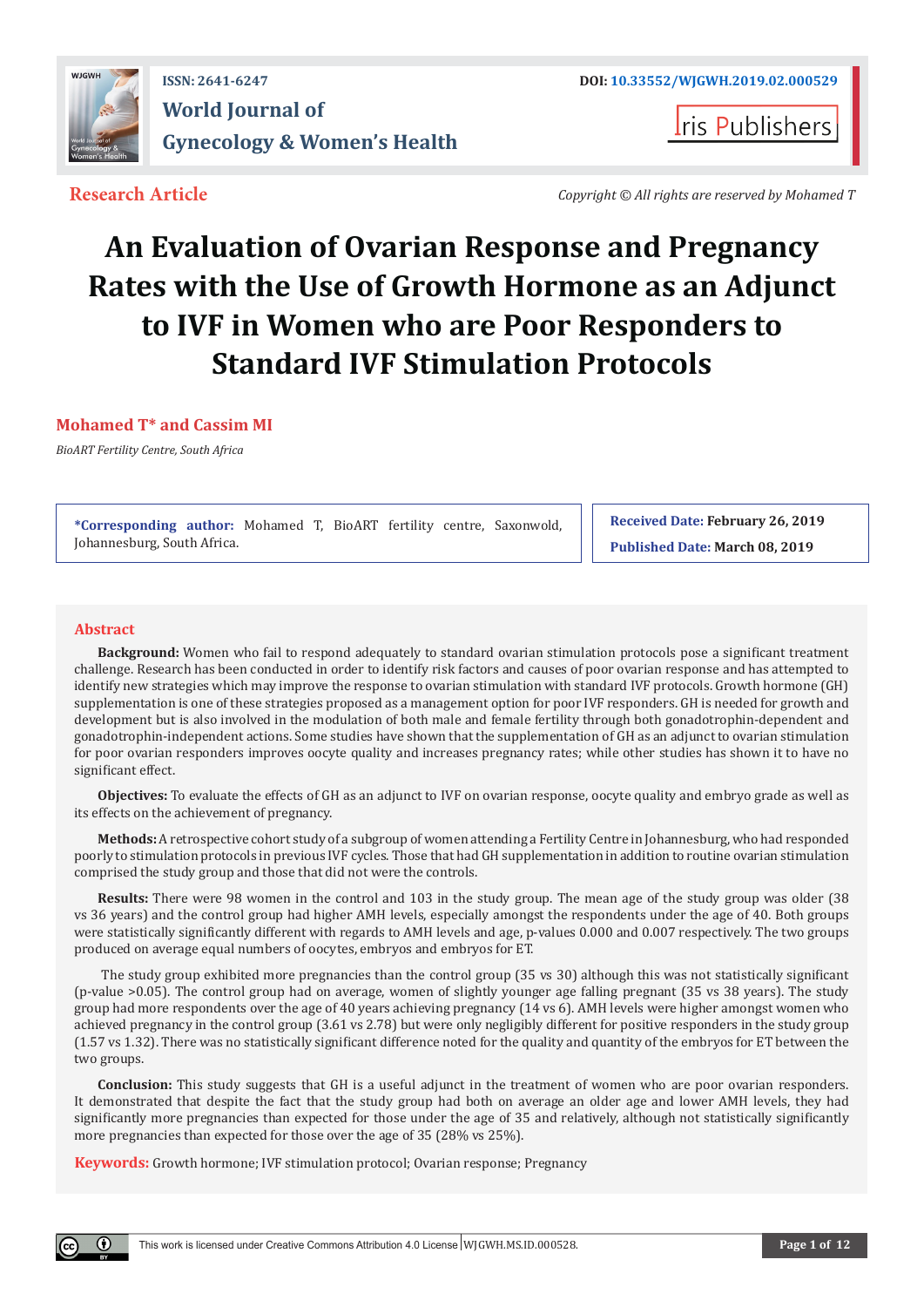# **Background**

Women who fail to respond adequately to standard ovarian stimulation protocols pose a significant treatment challenge. Research has been conducted in order to identify risk factors and causes of poor ovarian response and has attempted to identify new strategies which may improve the response to ovarian stimulation with standard IVF protocols [1-3]. Growth hormone (GH) supplementation is one of these strategies proposed as a management option for poor IVF responders. GH is needed for growth and development but is also involved in the modulation of both male and female fertility through both gonadotrophindependent and gonadotrophin-independent actions. GH has been shown to participate in gonadal steroidogenesis, gametogenesis and also has a role in ovulation [4-5]. Some studies have shown that the supplementation of GH as an adjunct to ovarian stimulation for poor ovarian responders improves oocyte quality and increases pregnancy rates [6-9]. While other studies and meta-analysis has shown it to have no significant effect [10-11].

#### **Objectives**

To evaluate the effects of GH as an adjunct to standard IVF protocols on ovarian response. The study looked at the influence of GH on oocyte quality and embryo grade as well as its effects on the achievement of pregnancy.

### **Materials and Methods**

This was a retrospective cohort study. The records of 201 women were reviewed. All of these women had undergone an IVF treatment cycle in the preceding 12 months. Those who had received growth hormone treatment were included in the study group and those that had not comprised the control group. All those studied were women who were known poor responders and had responded poorly to ovarian stimulation in previous IVF cycle/s. There were 98 in the control group and 103 in the study group. The AMH (ng/mol) levels of both groups were measured and recorded

**Table 1:** Sample overview – control group vs study group.

prior to IVF treatment, as were there relation to the average for their age group. Other variables of record were age group and BHCG result (positive or negative). Further variables, the number of oocytes, embryos, embryos for ET were recorded post treatment. Data was collected on the quality and the grade of the embryos.

Ethics clearance for this study was sought from and granted by the DUT (Durban University of Technology) institutional review board. Written consent from the women who received growth hormone treatment was obtained prior to treatment.

The benefit of growth hormone supplementation is controversial and growth hormone has been used at BioART fertility centre since 2015. It is used as an adjunctive treatment to IVF therapy for consenting known poor responder patients to try and improve outcomes of ovarian stimulation. The purpose of the study was to evaluate the effects of the treatment in our own clinical setting and whether this treatment modality is indeed beneficial and if so, then for which patients.

#### **Results**

#### **Sample overview**

The sample found more pregnancies in the study than in the control condition (35 to 30). The average age of the study group was older (38 years to 36) and the control group had higher AMH (ng/mol) levels, especially among the respondents under the age of 40. Both groups were statistically significantly different with regards to AMH (ng/mol) levels and age, with the treatment group being low in AMH (ng/mol) and high in age ( $p = 0.000$  for AMH and p =0.007 for age). AMH (ng/mol) levels were taken before treatment. The number of oocytes, embryos, embryos for ET, their grade and cell number were recorded retrospectively. These figures show that the two groups produced equal numbers, on average, of oocytes, embryos and embryos for ET. The control group produced proportionally more grade 1 embryos (64%) than the study group (55%) (Table 1).

|                                        |                           |              | <b>Source of Data</b> |              |
|----------------------------------------|---------------------------|--------------|-----------------------|--------------|
|                                        |                           |              | Control               | <b>Study</b> |
| BHCG_result                            | Negative                  | Count        | 68                    | 68           |
|                                        | Positive                  | Count        | 30                    | 35           |
| AGE                                    | Mean                      |              | 36.1                  | 38.1         |
|                                        | <b>Standard Deviation</b> |              | 5.5                   | 4.4          |
| Age_grouped                            | Under 40                  | AMH (ng/mol) | 3.06                  | 1.53         |
|                                        | Over 40                   | AMH (ng/mol) | 1.36                  | 1.17         |
| $AMH$ (ng/mol)                         | Mean                      |              | 2.62                  | 1.4          |
|                                        | <b>Standard Deviation</b> |              | 2.72                  | 1.16         |
| AMH (ng/mol) level relative to average | AMH below average         | Count        | 49                    | 72           |
|                                        | AMH greater than          | Count        | 49                    | 29           |
| No of Oocytes                          | Mean                      | Count        | 8                     | 8            |
| No of Embryos                          | Mean                      | Count        | 5                     | 5            |
| Embryos for ET                         | Mean                      | Count        | 3                     | 3            |
| Grade 1 Number                         | Mean                      | Count        | $\overline{2}$        | 2            |
| Grade 1_percentage/proportion          | Mean                      | Count        | 64%                   | 55%          |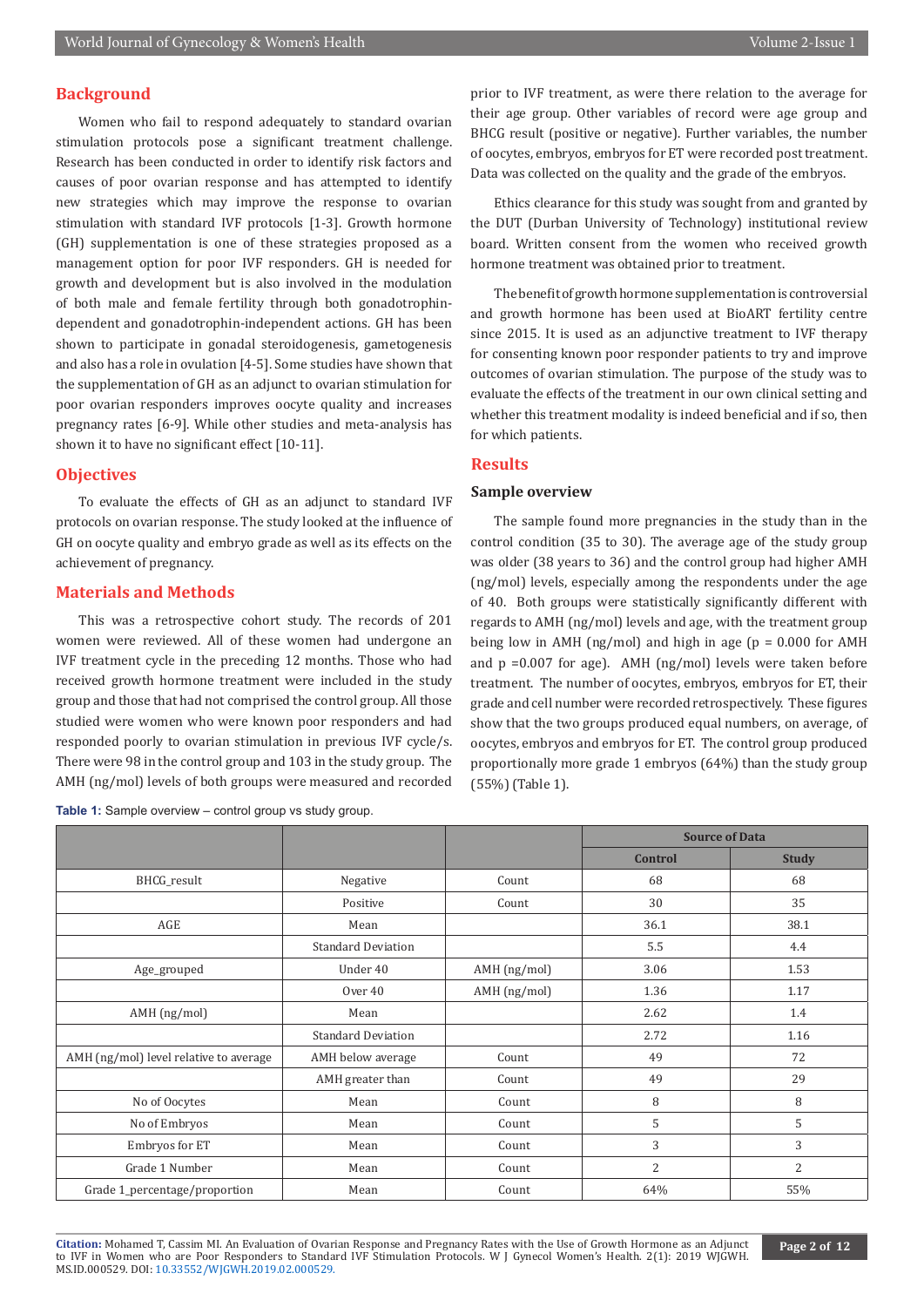| Grade 2 Number                 | Mean | Count |      |      |
|--------------------------------|------|-------|------|------|
| Grade 2 Percentage             | Mean | Count | 31%  | 33%  |
| Grade 1 Cell (6 or more cells) | Mean | Count | 1.12 | 0.7  |
| Grade 2 Cell (6 or more cells) | Mean | Count | 59%  | 74%  |
| Grade 1 Cell (5 or fewer)      | Mean | Count | 0.16 | 0.21 |
| Grade 2 Cell (5 or fewer)      | Mean | Count | 15%  | 14%  |

A review of the sample by study/control and pregnancy (positive/negative) demonstrates that the control group had on average, women of slightly younger age falling pregnant (35 years versus 37) but this was not the case for the study group, where the average age was 38 for both conditions. The study group had far more respondents over 40 and positive for pregnancy (14 versus 6). The AMH (ng/mol) figures were far higher for respondents who tested positive in the control condition (3.61 versus 2.78) but negligibly different for positive respondents in the study condition (1.57 versus 1.32) (Figure 1). Interestingly, number of oocytes was higher in the negative response across both the study and the control group, as were the number of embryos. The number of embryos for ET was on average equal across all conditions and results, as was the number of grade 1 embryos. Hence there were no statistically significant difference between the quantity and quality of embryos of the two groups. These figures were recorded post hoc and reflect therefore potentially the impact of the treatment itself (Table 2).



|                                           |                           |                   | <b>Source of Data</b> |                 |                 |                    |
|-------------------------------------------|---------------------------|-------------------|-----------------------|-----------------|-----------------|--------------------|
|                                           |                           |                   | <b>Control</b>        |                 |                 | <b>Study</b>       |
|                                           |                           |                   | <b>BHCG_result</b>    |                 |                 | <b>BHCG</b> result |
|                                           |                           |                   | <b>Negative</b>       | <b>Positive</b> | <b>Negative</b> | <b>Positive</b>    |
| Age                                       | Mean                      |                   | 36.7                  | 34.8            | 38              | 38.1               |
|                                           | <b>Standard Deviation</b> |                   | 5.6                   | 5.3             | 3.9             | 5.3                |
| Age_Grouped                               | Under 40                  | Count             | 49                    | 24              | 44              | 21                 |
|                                           | Over 40                   | Count             | 19                    | 6               | 24              | 14                 |
| Age_Grouped                               | Under 40                  | AMH (ng/mol) Mean | 2.78                  | 3.61            | 1.33            | 1.95               |
|                                           | Over 40                   | AMH (ng/mol) Mean | 1.27                  | 1.65            | 1.29            | 0.95               |
| AMH (ng/mol)                              | Mean                      |                   | 2.36                  | 3.22            | 1.32            | 1.57               |
|                                           | <b>Standard Deviation</b> |                   | 2.04                  | 3.81            | 1.11            | 1.26               |
| AMH (ng/mol) level relative to<br>average | AMH below average         | Count             | 35                    | 14              | 50              | 22                 |
|                                           | AMH greater than average  | Count             | 33                    | 16              | 17              | 12                 |
| No of oocytes                             | Mean                      | Count             | 9                     | 7               | 8               | 7                  |
|                                           | <b>Standard Deviation</b> | Count             | 6                     | 4               | 5               | 4                  |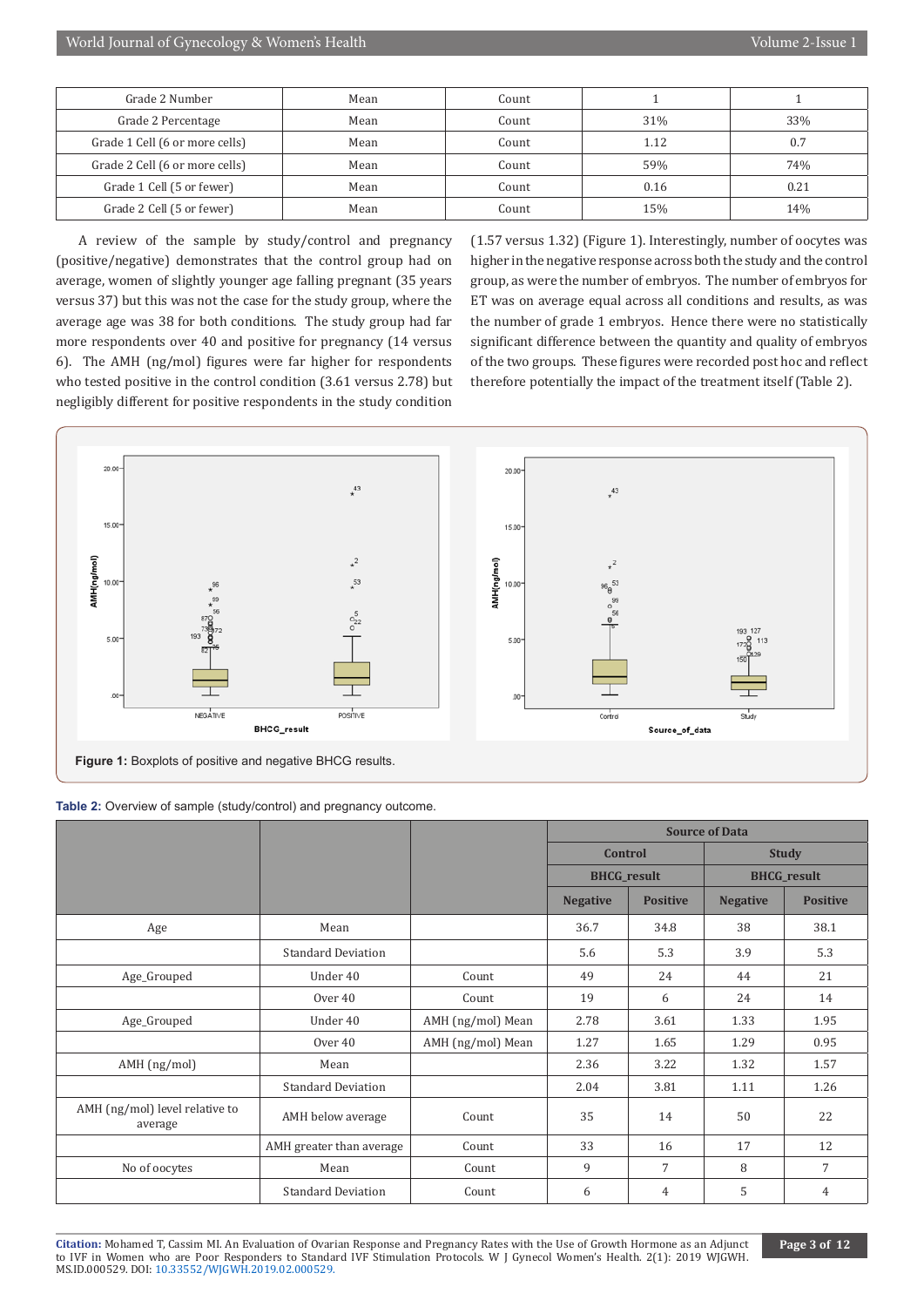| No of embryos                  | Mean                      | Count | 5              | 4              | 6              |              |
|--------------------------------|---------------------------|-------|----------------|----------------|----------------|--------------|
|                                | <b>Standard Deviation</b> | Count | 3              | 2              | 4              |              |
| Embryos for ET                 | Mean                      | Count | 3              | 3              | 3              |              |
|                                | <b>Standard Deviation</b> | Count | $\mathbf{1}$   | $\mathbf{1}$   | $\mathbf{1}$   |              |
| Grade 1 Number                 | Mean                      | Count | $\overline{2}$ | $\overline{2}$ | $\overline{2}$ |              |
|                                | <b>Standard Deviation</b> | Count | $\mathbf{1}$   | 1              | $\mathbf{1}$   |              |
| Grade 1_percentage/proportion  | Mean                      | Count | 64%            | 65%            | 55%            | 54%          |
|                                | <b>Standard Deviation</b> | Count | 36%            | 26%            | 40%            | 40%          |
| Grade 2 Number                 | Mean                      | Count | 1              | 1              | $\mathbf{1}$   | 1            |
|                                | <b>Standard Deviation</b> | Count | $\mathbf{1}$   | $\mathbf{1}$   | $\mathbf{1}$   | $\mathbf{1}$ |
| Grade 2_percentage             | Mean                      | Count | 33%            | 27%            | 33%            | 33%          |
|                                | <b>Standard Deviation</b> | Count | 36%            | 28%            | 35%            | 36%          |
| Grade 1 cell (6 or more cells) | Mean                      | Count | 1.14           | 1.08           | 67%            | 76%          |
|                                | <b>Standard Deviation</b> | Count | 1.31           | 1.13           | 91%            | $1\%$        |
| Grade 1 cell (5 or fewer)      | Mean                      | Count | 0.14           | 0.19           | 29%            | 7%           |
|                                | <b>Standard Deviation</b> | Count | 0.44           | 0.57           | 97%            | 26%          |
| Grade 2 cell (5 or fewer)      | Mean                      | Count | 0.14           | 0.15           | 12%            | 17%          |
|                                | <b>Standard Deviation</b> | Count | 0.4            | 0.46           | 33%            | 47%          |

#### **Assumptions checking: AMH (ng/mol) level**

AMH (ng/mol) levels were not normally distributed, whether for the control or the study groups or overall. All three distributions were positively skewed, and the Kolmogorov-Smirnov and Shapiro Wilk tests were significant ( $p = 0.000$ ). The skewness (3.198) is above three times the error (0.172) at 18 times the standard error. There were also a number of outliers.

When the trimmed mean is compared to the mean, however, the results are fairly close (1.83 ng/mol versus 1.65 ng/mol for the "Negative" distribution and 1.9 ng/mol versus 2.3 ng/mol for the "Positive" distribution), suggesting these outliers may have less of an impact. Between the study and experimental groups, the difference between the trimmed means and the mean was 1.2 ng/ mol and 1.4 ng/mol and 2.2 ng/mol and 2.6 ng/mol respectively. The lower difference between trimmed and actual means indicates that the outliers may not be of great concern.

The Levene's test revealed that the variance for the study/ control group as well as the BCHG positive/negative groups was heteroscedastic ( $p = 0.000$  for both comparisons). Furthermore, the difference between women over 40 and under 40 also had p = 0.001 on Levene's test. Due to the lack of homoscedasticity, the large degree of negative skewness present, AMH ng/mol was transformed by taking a log10 of the values. The subsequent Levene's tests were no longer significant, with  $p = 0.396$  between the control and the study group and  $p = 0.729$  between the women who had positive and negative BCHG results and  $p = 0.971$  for the difference between women of different age groups. Thus, the condition of homoscedasticity is now met. Unfortunately, the Kolmogorov-Smirnov and Shapiro Wilk tests were still significant for the transformed variables (the range of was  $p = 0.01$  to  $p =$ 0.072) (Table 3).

**Table 3:** Tests of normality for the transformed AMH ng/mol variable.

| <b>Test of Normality</b> |               |                                 |     |       |                     |     |       |  |
|--------------------------|---------------|---------------------------------|-----|-------|---------------------|-----|-------|--|
|                          |               | Kolmogorov-Smirnov <sup>a</sup> |     |       | <b>Shapiro-Wilk</b> |     |       |  |
|                          |               | <b>Statistic</b>                | df  | Sig.  | <b>Statistic</b>    | df  | Sig.  |  |
| Source of Data           |               |                                 |     |       |                     |     |       |  |
| LogAMH                   | Control       | 0.097                           | 99  | 0.022 | 0.968               | 99  | 0.017 |  |
|                          | Study         | 0.016                           | 99  | 0.008 | 0.953               | 99  | 0.001 |  |
| BHCG_result              |               | Kolmogorov-Smirnov <sup>a</sup> |     |       | Shapiro-Wilk        |     |       |  |
|                          |               | Statistic                       | df  | Sig   | Statistic           | df  | Sig   |  |
| LogAMH                   | Negative BCHG | 0.088                           | 135 | 0.011 | 0.964               | 135 | 0.001 |  |
|                          | Positive BCHG | 0.107                           | 63  | 0.072 | 0.974               | 63  | 0.203 |  |
|                          |               | Kolmogorov-Smirnov <sub>a</sub> |     |       | Shapiro-Wilk        |     |       |  |
| Age Grouped              |               | Statistic                       | df  | Sig   | Statistic           | df  | Sig   |  |
|                          | Under 40      | 0.075                           | 139 | 0.055 | 0.973               | 139 | 0.007 |  |
|                          | Over 40       | 0.146                           | 59  | 0.003 | 0.954               | 59  | 0.026 |  |

a Lilliefors significance Correction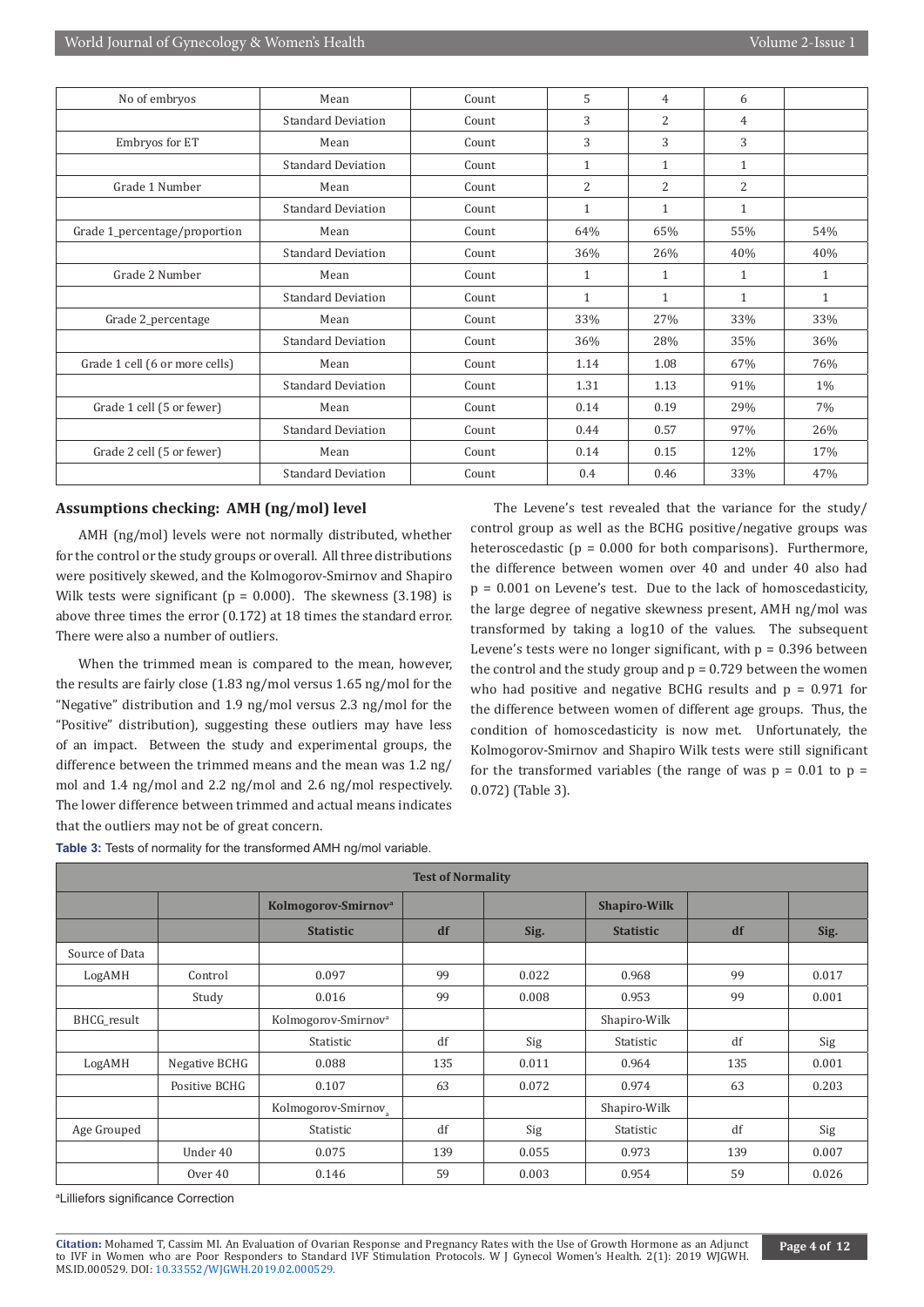A review of the transformed box plot (Figure 2) as well as the normal Q-Q plots for the AMH ng/mol and its transformed value (Figures 3-5) indicates that outliers #43, 162, 25 and 58 could remain problematic. The difference between trimmed mean and means remained small. The histogram demonstrates a vast improvement in distribution and the degree of skewness is greatly reduced. The skewness is less than the advised maximum of three times the standard error and is only 2.2 times (skewness = -.388 and the standard error is .173). In order to deal with the potential import of outliers, scores which were higher than three standard deviations from the mean were excluded from the analysis. The AMH (ng/mol) levels of the affected patients were 7.29540; 4.37825; 3.46780 and 3.37025 standard deviations from the mean respectively.

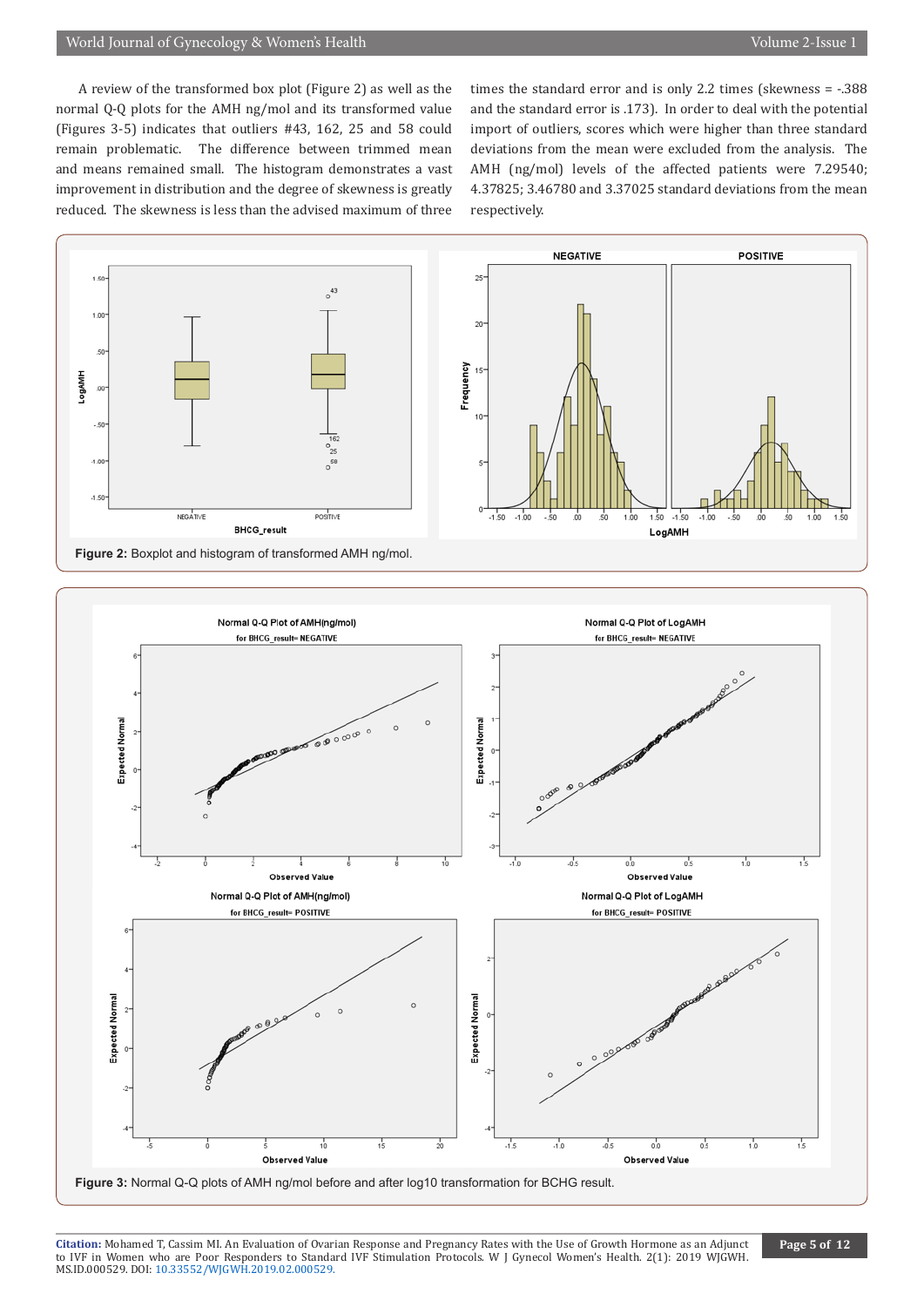





**Figure 5:** Normal Q-Q plots of AMH ng/mol before and after log10 transformation for over and under 40 age group.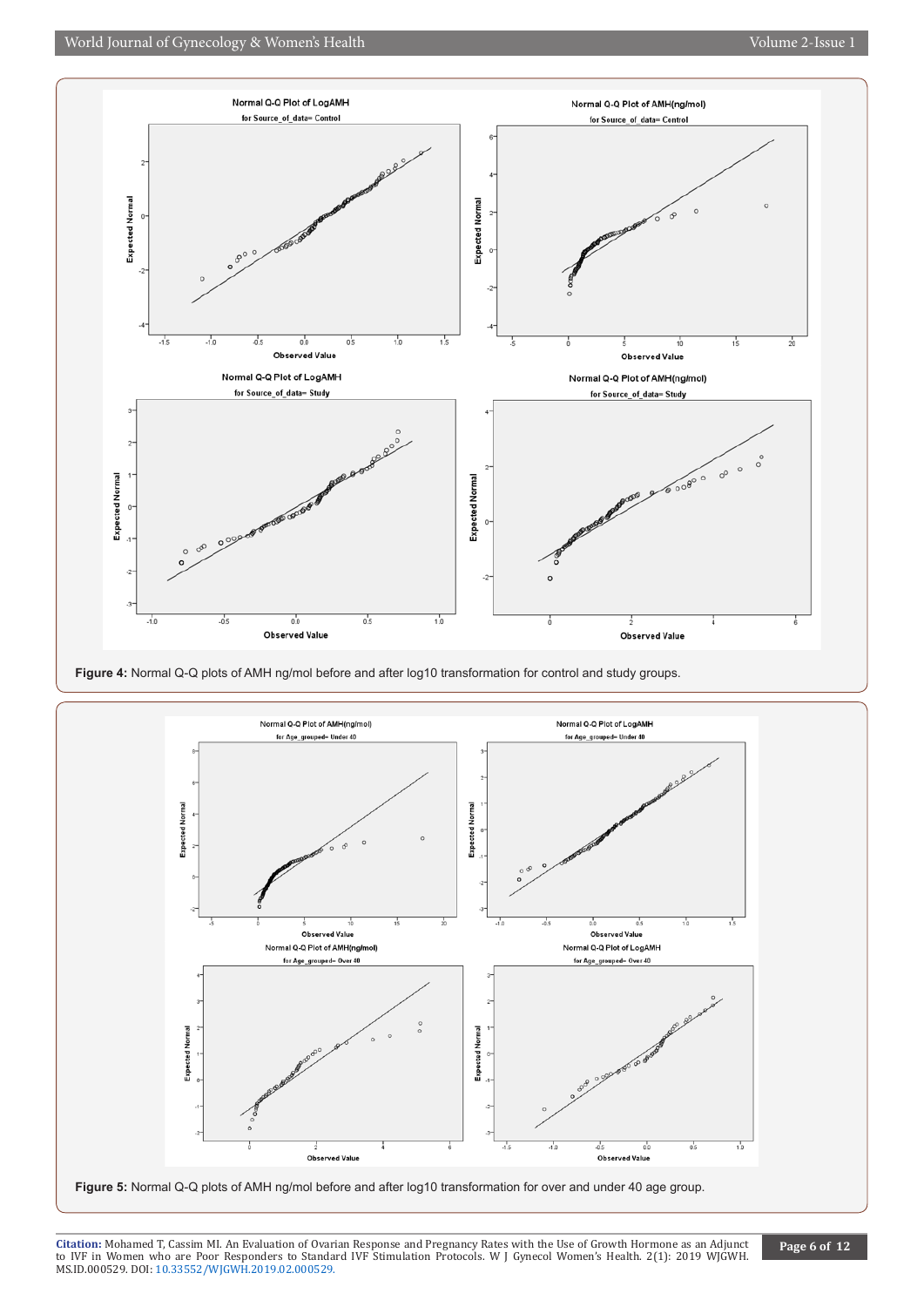#### **Assumptions checking: Other variables**

Before these variables could be entered into the equation, the assumptions behind the remaining variables: Number of oocytes, Number of embryos, Number of embryos for ET, Embryo grade and Number of cells were checked. Cell numbers per grade were included and this was grouped into "Number of embryos with six or more cells" and "Number of embryos with five or fewer cells." The percentage for each grade (for example "Percentage of grade 1 cells") was calculated. Both the Kolmogorov-Smirnov and the Shapiro-Wilk tests were significant for all variables, necessitating transformation. The following variables were found to be excessively skewed across both groups: number of oocytes, number of embryos and number of embryos with 6 or more cells. In the study, rather than the control, the number of embryos with five or fewer cells had skewness figures greater than three times the standard error (Table 4).

#### **Table 4:** Tests of normality.

| <b>Tests of Normality</b> |                                |       |                     |                  |              |      |                  |
|---------------------------|--------------------------------|-------|---------------------|------------------|--------------|------|------------------|
|                           | Source of Data                 |       | Kolmogorov-Smirnova |                  | Shapiro-Wilk |      |                  |
|                           | Statistic                      | df    | Sig.                | Statistic        | df           | Sig. |                  |
| Control                   | No of Oocytes                  | 0.187 | 82                  | $\mathbf{0}$     | 0.905        | 82   | $\boldsymbol{0}$ |
|                           | No of Embryos                  | 0.206 | 82                  | $\Omega$         | 0.896        | 82   | $\mathbf{0}$     |
|                           | Embryos for ET                 | 0.203 | 82                  | $\mathbf{0}$     | 0.912        | 82   | $\mathbf{0}$     |
|                           | Grade 1 Number                 | 0.219 | 82                  | $\Omega$         | 0.88         | 82   | $\mathbf{0}$     |
|                           | Grade 1_percentage/proportion  | 0.181 | 82                  | $\mathbf{0}$     | 0.873        | 82   | $\mathbf{0}$     |
|                           | Grade 2 Number                 | 0.255 | 82                  | $\mathbf{0}$     | 0.814        | 82   | $\mathbf{0}$     |
|                           | Grade 2 percentage             | 0.254 | 82                  | $\overline{0}$   | 0.83         | 82   | $\mathbf{0}$     |
|                           | Grade 1 cell (6 or more cells) | 0.303 | 82                  | $\mathbf{0}$     | 0.784        | 82   | $\mathbf{0}$     |
|                           | Grade 2 cell (6 or more cells) | 0.35  | 82                  | $\Omega$         | 0.732        | 82   | $\mathbf{0}$     |
| Study                     | No of Oocytes                  | 0.124 | 80                  | 0.004            | 0.91         | 80   | $\mathbf{0}$     |
|                           | No of Embryos                  | 0.185 | 80                  | $\mathbf{0}$     | 0.839        | 80   | $\mathbf{0}$     |
|                           | Embryos for ET                 | 0.191 | 80                  | $\Omega$         | 0.922        | 80   | $\mathbf{0}$     |
|                           | Grade 1 Number                 | 0.178 | 80                  | $\overline{0}$   | 0.902        | 80   | $\mathbf{0}$     |
|                           | Grade 1_percentage/proportion  | 0.21  | 80                  | $\overline{0}$   | 0.838        | 80   | $\mathbf{0}$     |
|                           | Grade 2 Number                 | 0.249 | 80                  | $\mathbf{0}$     | 0.826        | 80   | $\boldsymbol{0}$ |
|                           | Grade 2 percentage             | 0.251 | 80                  | $\mathbf{0}$     | 0.829        | 80   | $\mathbf{0}$     |
|                           | Grade 1 cell (6 or more cells) | 0.358 | 80                  | $\mathbf{0}$     | 0.726        | 80   | $\mathbf{0}$     |
|                           | Grade 2 cell (6 or more cells) | 0.366 | 80                  | $\boldsymbol{0}$ | 0.711        | 80   | $\boldsymbol{0}$ |

a Lilliefors significance Correction

When the trimmed mean is compared to the mean, however, the results are fairly close, suggesting that outliers may have less of an impact. Homoscedasticity was ascertained to hold for all variables bar number of grade 1 embryos and number of grade 1 cells (6 or more). Due to the skewness and normality issues for all bar number of embryos for transfer, several transformations were undertaken from the moderate (a square root of the number) to severe (log10 of the values and -1 divided by the square root of the values). None of these variables reflected much improvement in the

normality tests  $p < 0.001$ , part from number of oocytes ( $p = 0.09$ ). Nevertheless, when the Q-Q plots were reviewed, most variables, apart from the percentage of grade 1 and percentage of grade 1, tracked closely to the line. In terms of skewness, all variables apart from "Percentage of grade 1" had skewness results below that of three times their standard error. On this basis it was concluded that the severe transformed variables be used with the omission of the proportional percentages (percentage of grade 1 and 2) (Table 5).

**Table 5:** Descriptive statistics.

| <b>Descriptive Statistics</b> |                                |           |           |                |           |                      |           |           |
|-------------------------------|--------------------------------|-----------|-----------|----------------|-----------|----------------------|-----------|-----------|
|                               | Source of Data                 | N         | Minimum   | Maximum        | Mean      | <b>Std Deviation</b> |           | Skewness  |
|                               |                                | Statistic | Statistic | Statistic      | Statistic | Statistic            | Statistic | Std error |
| Control                       | No of Oocytes                  | 82        |           | 24             | 8.39      | 5.409                | 1.050     | 0.266     |
|                               | No of Embryos                  | 82        |           | 15             | 4.80      | 3.053                | 1.134     | 0.266     |
|                               | Embryos for ET                 | 82        |           | 5              | 3.01      | 1.094                | $-.025$   | 0.266     |
|                               | Grade 1 Number                 | 82        | $\Omega$  | $\overline{4}$ | 2.01      | 1.094                | $-.0430$  | 0.266     |
|                               | Grade 1_percentage/proportion  | 82        | $0.00\%$  | 100.00%        | 64.1667%  | 32.67797%            | $-.629$   | 0.266     |
|                               | Grade 1 cell (6 or more cells) | 82        | 0.00      | 4.00           | 1.1220    | 1.25108              | 0.539     | 0.266     |
|                               | Grade 2 cell (6 or more cells) | 82        | 0.00      | 3.00           | 0.5854    | 0.76902              | 1.042     | 0.266     |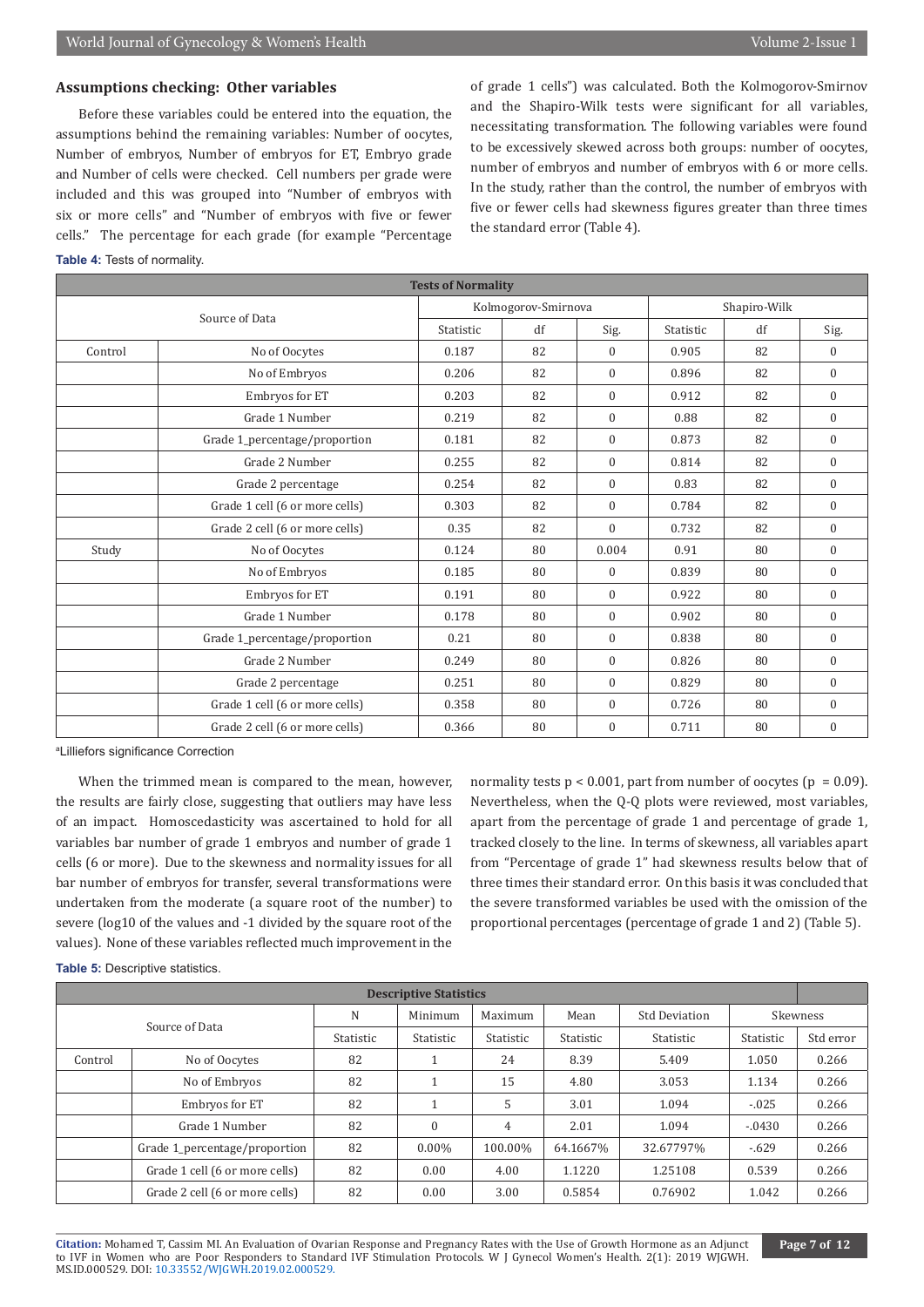|       | Valid N (listwise)             | 82 |              |         |          |           |        |       |
|-------|--------------------------------|----|--------------|---------|----------|-----------|--------|-------|
| Study | No of Oocytes                  | 80 |              | 28      | 7.59     | 4.906     | 1.284  | 0.269 |
|       | No of Embryos                  | 80 |              | 20      | 5.29     | 4.013     | 1.612  | 0.269 |
|       | Embryos for ET                 | 80 | $\mathbf{0}$ | 5       | 2.99     | 1.336     | $-238$ | 0.269 |
|       | Grade 1 Number                 | 80 | $\mathbf{0}$ | 5       | 1.6      | 1.228     | .267   | 0.269 |
|       | Grade 1_percentage/proportion  | 80 | $0.00\%$     | 100.00% | 54.6875% | 39.82389% | $-171$ | 0.269 |
|       | Grade 1 cell (6 or more cells) | 80 | $\Omega$     | 3.00    | 0.7000   | 0.94668   | 1.008  | 0.269 |
|       | Grade 2 cell (6 or more cells) | 80 | $\mathbf{0}$ | 4.00    | 0.7375   | 1.07614   | 1.297  | 0.269 |
|       | Valid N (listwise)             | 80 |              |         |          |           |        |       |

Once the variables were transformed, the file was split, and comparative analyses were performed to ascertain whether there was a predictive difference between the study and the control group. The model contained the following independent variables: AMH (ng/mol) level relative to average(1); AMH (ng/mol) (log of the values), No. oocytes (s. transformed), No. Embryos (s. transformed), No. Embryos for ET (s. transformed), No. Grade 1 Embryos (s. transformed), No. Grade 2 Embryos (s. transformed), and No. Embryos Grade 1 (6 or more cells) (s. transformed) and age.

# **Discussion**

Linear discriminant analysis was used to examine if the possibility of conception could be predicted on the basis of AMH (ng/mol) levels and their increase through injection. Since these levels were assessed at the outset rather than subsequent to AMH (ng/mol) intervention in the experimental group, there was no direct measure of AMH (ng/mol) level in the experimental group prior to BCHG result. Therefore, the control group was used as a means to estimate probability for women who did not undergo treatment to generate the predictive possibility of the experimental group. The probability of the model between predicted and actual conception rates could be assessed. The intervention could be credited as a success if the experimental group outperformed expectations. Analysis was conducted in IBM SPSS.

The use of leave-one-out, cross-validated linear discriminant analysis, positive BHCG was not predicted for any of the patients and the classification table was able to correctly classify 70.2% of cases correctly, with complete misclassification for all positive pregnancies. The analysis was predicated on calculating prior probabilities based on the data itself, as no a priori figures were available (Table 6).

**Table 6:** Results of discriminant analysis for control group.

| <b>TWO OF INCOUNTS</b> OF GIGOINIMUM CHICATORY SHOWED TO THE OF SHOW. |               |          |          |                  |       |  |  |  |  |
|-----------------------------------------------------------------------|---------------|----------|----------|------------------|-------|--|--|--|--|
| <b>Classification Resultsa,c</b>                                      |               |          |          |                  |       |  |  |  |  |
| Predicted Group Membership                                            |               |          |          |                  |       |  |  |  |  |
| BHCG_result                                                           |               |          | Negative | Positive         | Total |  |  |  |  |
|                                                                       | Count         | Negative | 66       | 0                | 66    |  |  |  |  |
|                                                                       |               | Positive | 28       | $\boldsymbol{0}$ | 28    |  |  |  |  |
| Original                                                              | $\frac{0}{0}$ | Negative | 100.0    | .0               | 100   |  |  |  |  |
|                                                                       |               | Positive | 100.0    | .0               | 100   |  |  |  |  |
|                                                                       |               | Negative | 66       | $\mathbf{0}$     | 66    |  |  |  |  |
|                                                                       | Count         | Positive | 28       | $\mathbf{0}$     | 28    |  |  |  |  |
| Cross-validated <sup>b</sup>                                          |               | Negative | 100.0    | .0               | 100.0 |  |  |  |  |
|                                                                       | $\frac{0}{0}$ | Positive | 100.0    | 0.               | 100.0 |  |  |  |  |

a. 70.2% of original grouped cases correctly classified.

b. Cross validation is done only for those cases in the analysis. In cross validation, each case is classified by the functions derived from all cases other than that case.

c. 70.2% of cross validated grouped cases correctly classified.

An initial binary logistic regression was then run on the control group data. The Homer-Lemeshow test was significant for the model which looked at AMH (ng/mol) levels and an age binary (over and under 40) ( $p = 0.05$ ) meaning that the model did not fit the data. The model was re-run with age grouped into above and below 35 years. The second model had a Homer-Lemeshow p = 0.456, suggesting that the model fit the data. Nevertheless, none of the parameters entered, whether Age (binary) or AMH had significance in the model (both  $p > 0.05$ ). Thus AMH (ng/mol) was not associated with pregnancy likelihood for the control group. We then moved onto a comparison of the control group pregnancy

outcome with that of the experimental group, whose AMH (ng/ mol) levels were stimulated through intervention by Norditropin injections.

There are significantly more pregnancies in the greater AMH than average and in the experimental condition (35) than expected (p = 0.022;  $\chi$  = 5.274), which provides an effect size of r = 0.2263; 95% with a C.I. =0.0337 and 0.4026; Fisher's Zr =0.2303 with a CI of  $0.0337$  and  $0.4268$ ;  $v = 0.0101$ . Thus, the effect size is between small and medium (Hair, 2012) and is based on the sample size of the contingency table of the experiment. The sample size is too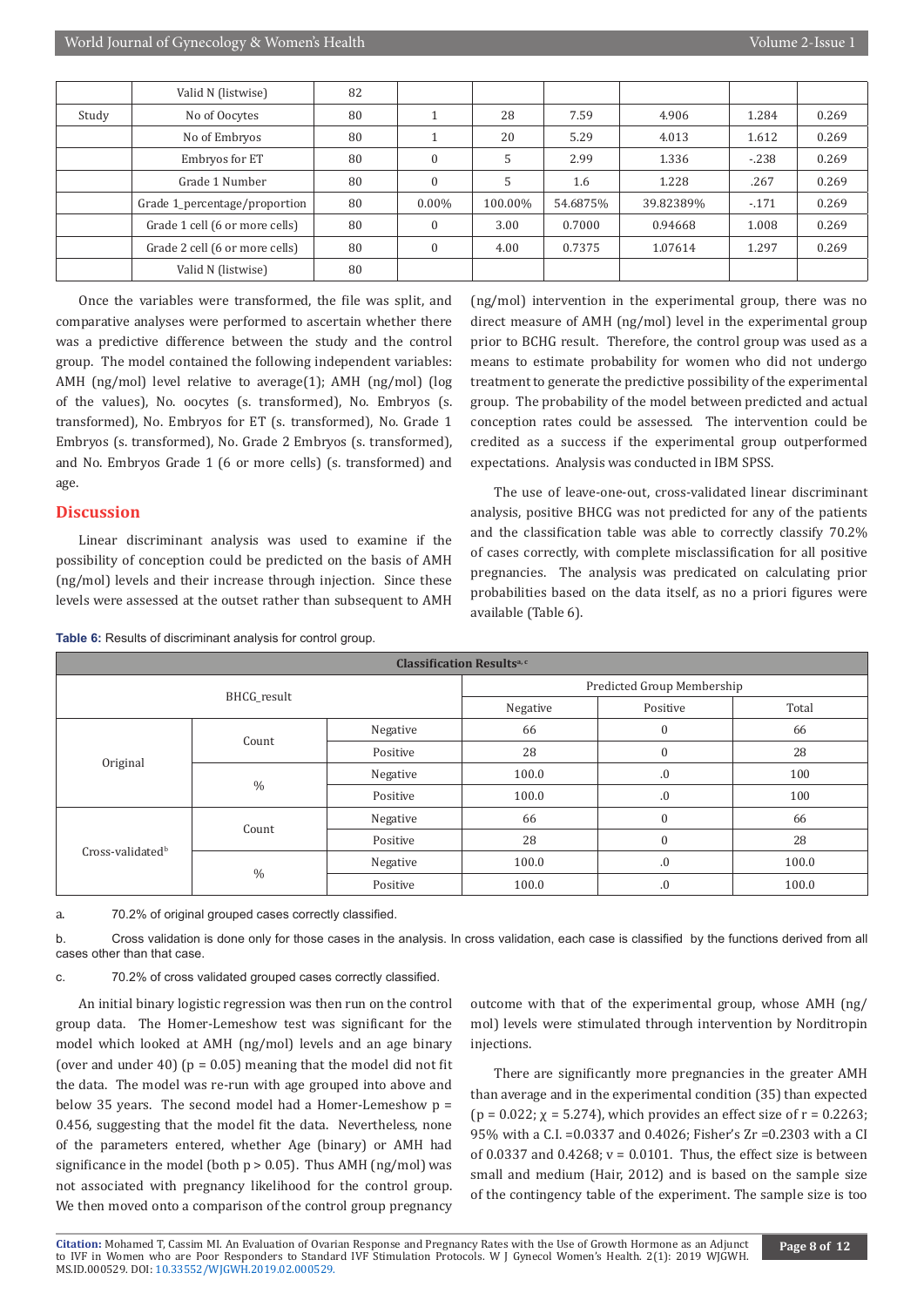small to compare the age difference for women over the age of 40 to the others and thus an age division of over and less than 35 years was used. The role of AMH (ng/mol) was recorded based on levels prior to the intervention. AMH (ng/mol) was recorded as either above or below acceptable levels for the respective age group of each patient. Thus, when viewing the tables in question [Table 3], it is apparent that there were proportionally more pregnancies in

the study group (35 versus 28) although this was not significant at  $p < 0.05$  ( $p = 0.496$ ). When the data is reviewed at the age level, the profile for positive BHCG is significantly different for women under 35 as 54.5% fell pregnant as opposed to 37% in the control condition ( $p = 0.022$ ). There is an absolute although not significant difference for women over 35 (28% were pregnant as opposed to 25% in the control condition) [Table 7].

**Table 7:** Chi-square results by experimental condition and age.

| <b>Source of Data</b>                                                                                                                                   |                                                                                                                             |                                                                           |         |                                                |                |                |        |       |
|---------------------------------------------------------------------------------------------------------------------------------------------------------|-----------------------------------------------------------------------------------------------------------------------------|---------------------------------------------------------------------------|---------|------------------------------------------------|----------------|----------------|--------|-------|
|                                                                                                                                                         |                                                                                                                             |                                                                           |         | Control                                        |                |                | Study  |       |
|                                                                                                                                                         |                                                                                                                             | Age Grouped 35                                                            |         |                                                | Age Grouped 35 |                |        |       |
|                                                                                                                                                         | Total                                                                                                                       | Under 35                                                                  | Over 35 | Total                                          | Under 35       | Over 35        |        |       |
| <b>BHCG</b> result                                                                                                                                      | Negative                                                                                                                    | Count                                                                     | 67      | 22                                             | 45             | 68             | 10     | 25    |
|                                                                                                                                                         |                                                                                                                             | Column N%                                                                 | 70.5%   | 62.9%                                          | 75.0%          | 66.0%          | 45.50% | 71.6% |
|                                                                                                                                                         | Positive                                                                                                                    | Count                                                                     | 28      | 13                                             | 15             | 35             | 12     | 23    |
|                                                                                                                                                         |                                                                                                                             | Column N%                                                                 | 29.5%   | 37.1%                                          | 25.0%          | 34.0%          | 54.5%  | 28.4% |
| Pearson Chi-Square Test                                                                                                                                 |                                                                                                                             |                                                                           |         |                                                |                |                |        |       |
|                                                                                                                                                         |                                                                                                                             |                                                                           |         | Source of data                                 |                |                |        |       |
|                                                                                                                                                         | Control                                                                                                                     |                                                                           |         |                                                |                | Study          |        |       |
|                                                                                                                                                         | Age Grouped                                                                                                                 |                                                                           |         |                                                |                | Age Grouped    |        |       |
|                                                                                                                                                         | 35                                                                                                                          |                                                                           | 35      |                                                |                |                |        |       |
| <b>BHCG</b> result                                                                                                                                      | Chi square                                                                                                                  | 1.568                                                                     |         | 5.274                                          |                |                |        |       |
|                                                                                                                                                         | df                                                                                                                          | $\mathbf{1}$                                                              |         | $\mathbf{1}$                                   |                |                |        |       |
|                                                                                                                                                         | Sig.                                                                                                                        | 0.21                                                                      |         | $0.22*$                                        |                |                |        |       |
|                                                                                                                                                         |                                                                                                                             | Results are based on nonempty rows and columns in each innermost subtable |         |                                                |                |                |        |       |
|                                                                                                                                                         |                                                                                                                             | *The Chi square statistic is significant at the 0.05 level                |         |                                                |                |                |        |       |
|                                                                                                                                                         |                                                                                                                             |                                                                           |         | Comparisons of Column Proportions <sup>a</sup> |                |                |        |       |
|                                                                                                                                                         |                                                                                                                             |                                                                           |         | Source of data                                 |                |                |        |       |
|                                                                                                                                                         |                                                                                                                             | Control                                                                   |         |                                                |                | Study          |        |       |
|                                                                                                                                                         |                                                                                                                             | Age Grouped 35                                                            |         |                                                |                | Age Grouped 35 |        |       |
|                                                                                                                                                         | Under 35                                                                                                                    | Over 35                                                                   |         | Under 35                                       |                | Over 35        |        |       |
|                                                                                                                                                         | (A)                                                                                                                         | (B)                                                                       |         | (A)                                            |                | (B)            |        |       |
| <b>BHCG</b> result                                                                                                                                      | Negative                                                                                                                    |                                                                           |         |                                                |                | А              |        |       |
|                                                                                                                                                         | Positive                                                                                                                    |                                                                           |         |                                                | $\overline{B}$ |                |        |       |
| Results are based on two sided tests with significance level .05. For each significant pair, the key of the category with smaller column proportion ap- | a. Tests are adjusted for all pairwise comparisons within a row of each innermost subtable using the Bonferroni correction. | pears under the category with the larger column proportion.               |         |                                                |                |                |        |       |

#### **Predictive power of variables in the model**

Since the evidence from the above analyses suggests that there is a heightened probability of the women in the experimental condition to fall pregnant but the binary variables of age (over and under 35) and AMH (ng/mol) (above and below average), had limited statistically significant findings. A wider set of variables were employed along with the use of actual age (a continuous variable) and actual AMH (ng/mol) (a continuous variable). The role of all variables on the BHCG result was ascertained by means of a hierarchical binary logistic regression. The dependent variable was the binary BHCG result and the independent variables were grouped as follows: Block 1 - AMH (ng/mol) level relative to average for the woman's age group; AMH (ng/mol) (log of the values); Block 2 No. oocytes; No. Embryos; No. Embryos for ET; Block 3 - Number Grade 1 Embryos; No. Grade 2 Embryos; Block 4 - No. Embryos Grade 1 (6 or more cells) and the final block included Age.

The baseline model indicated 68% predictability for the control group and a 64% for the study group. Membership of the study group had a slightly higher starting probability of being BCHG positive as  $Exp(B) = 0.56$  (study) and  $Exp(B) = 0.46$  (control) [Table 8].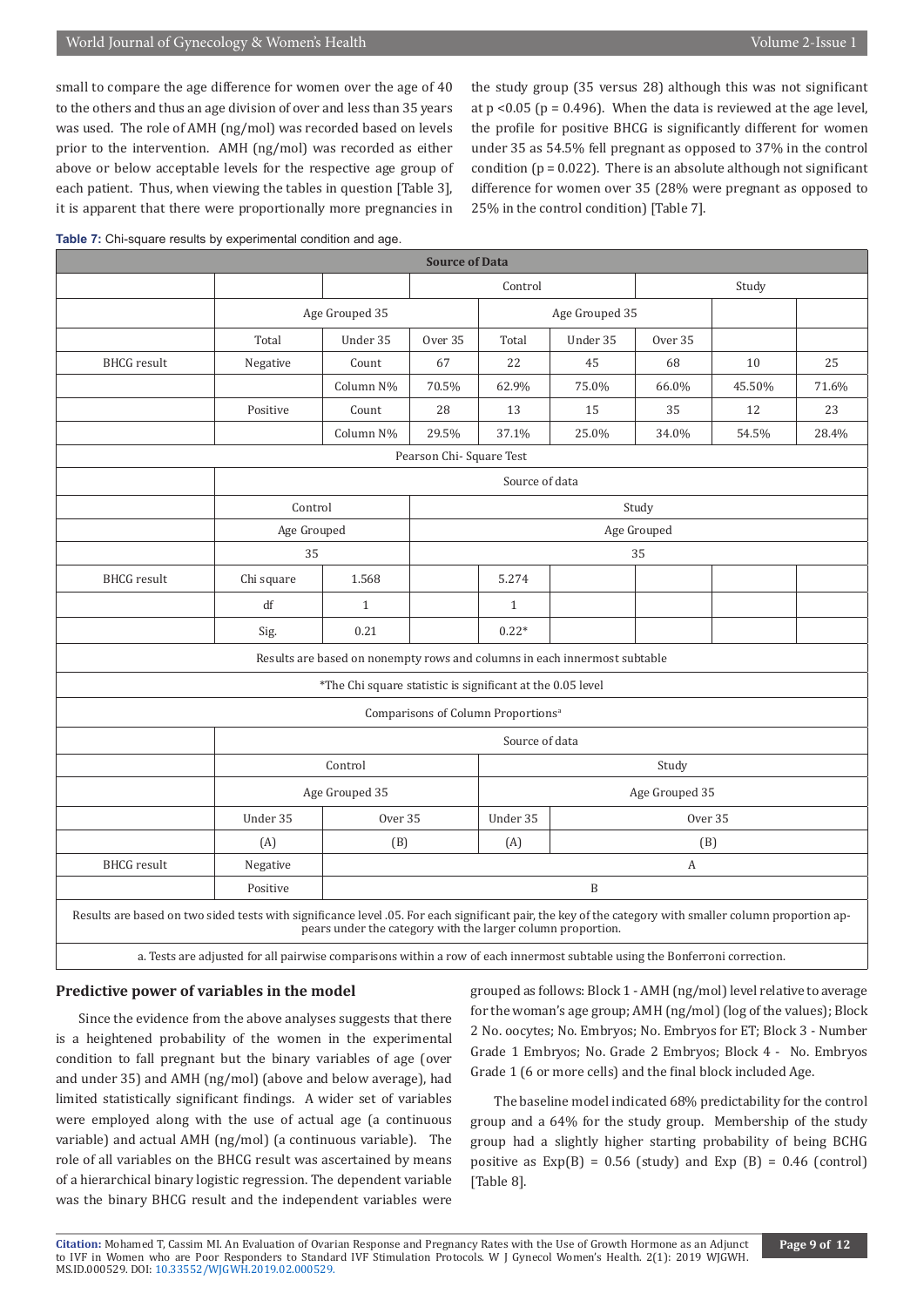|                   |                            | <b>Control</b>       | <b>Study</b>        |                                            |
|-------------------|----------------------------|----------------------|---------------------|--------------------------------------------|
| <b>Base Model</b> | -2 Log likelihood          | 101.203 <sup>a</sup> | 98.764 <sup>b</sup> |                                            |
|                   | Cox& Snell R Square        | 0.015                | 0.039               |                                            |
|                   | Nagelkerke R Square        | 0.021                | 0.053               |                                            |
|                   | Overall Percentage correct | 68.293               | 64.103              |                                            |
| Block 1           | -2 Log likelihood          | 93.940 <sup>a</sup>  | 95.313 <sup>a</sup> |                                            |
|                   | Cox& Snell R Square        | 0.098                | 0.08                | AMH (ng/mol) level relative to average (1) |
|                   | Nagelkerke R Square        | 0.138                | 0.11                | AMH (ng/mol) (log of the values)           |
|                   | Overall Percentage correct | 67.073               | 65.385              |                                            |
| Block 2           | -2 Log likelihood          | 91.956 <sup>a</sup>  | 94.373 <sup>b</sup> | Block 1 variables and                      |
|                   | Cox& Snell R Square        | 0.120                | 0.091               | No of oocytes (trnsf)                      |
|                   | Nagelkerke R Square        | 0.168                | 0.125               | No of embryos (trnsf)                      |
|                   | Overall Percentage correct | 71.951               | 66.667              | No of embryos for ET (trnsf)               |
| Block 3           | -2 Log likelihood          | 91.844 <sup>a</sup>  | 94.355 <sup>b</sup> | Block 2 variables and No Grade 1           |
|                   | Cox& Snell R Square        | 0.121                | 0.092               | Embryos (s. trnsf)                         |
|                   | Nagelkerke R Square        | 0.170                | 0.126               | No Grade 2 Embryos (trnsf)                 |
|                   | Overall Percentage correct | 73.171               | 67.949              |                                            |
| Block 4           | -2 Log likelihood          | 86.978 <sup>a</sup>  | 94.287 <sup>b</sup> | Block 3 variables and No.                  |
|                   | Cox& Snell R Square        | 0.172                | 0.092               | Embryos Grade 1 (6 or more                 |
|                   | Nagelkerke R Square        | 0.241                | 0.127               | cells) (s. transf)                         |
|                   | Overall Percentage correct | 79.268               | 69.231              |                                            |

**Table 8:** Baseline model indicating probabilities for study and control group.

The full model containing all predictors was statistically insignificant,  $\chi$ 2 (9, N = 82) = 15.463 p = 0.079 (control) and  $\chi$ 2 (9,  $N = 82$  = 7.554;  $p = 0.58$ , indicating that the model was able to distinguish between those who fell pregnant in the control group better than in the study group as the data had a better fit for the control group. The Hosmer and Lemeshow test were not significant for both stages (control and study), indicating some degree of fit as  $\chi$ 2 (9, N = 82) = 8.27 p = 0.408 (control) and  $\chi$ 2 (9, N = 82) = 8.370; p = 0.398. The model as a whole explained between 17% (Cox and Snell R square) and 24% (Nagelkerke R square) of the variance between pregnancy status for the control group and correctly classified 79% of the cases. It presented far less predictive power for the study group where 9% (Cox and Snell R square) and 12% (Nagelkerke R square) of the variance between pregnancy status for the study group was explain and a lower 69% of the cases were correctly classified.

Of great interest is the lack of predictive power of the variables in the equation for the study group while three had predictive power for the control group. These were as follows: number of embryos extracted, number of embryos for ET and Age. The number of embryos extracted has a negative B, as does age, indicating that higher values on both these variables decrease the probability of a positive BCGH. Number of embryos for ET has a positive B value; hence this is positively associated with pregnancy. The Exp(B), or odds ratio, must be interpreted in terms of the transformed values rather than the original values. An increase in one Embryo for ET leads to a threefold (3.5) increase in probability for a positive BHCG. An increase in one unit of age is associated with a decline in the odds of 0.85 for pregnancy. Similarly, an increase of one embryo extracted is associated with a decline in the odds of 0.6 for a positive result.

| Table 9: Variable in the Equation. |  |
|------------------------------------|--|
|------------------------------------|--|

| <b>Variables in the Equation</b> |                  |                                            |           |        |       |    |       |             |  |
|----------------------------------|------------------|--------------------------------------------|-----------|--------|-------|----|-------|-------------|--|
| Source of Data                   |                  |                                            | B         | S.E    | Wald  | df | Sig.  | Exp(B)      |  |
| Control                          | Step $1^{\circ}$ | AMH (ng/mol) level relative to average (1) | $-0.953$  | 0.903  | 1.113 |    | 0.291 | 0.385       |  |
|                                  |                  | AMH (ng/mol) (log of the values)           | $-0.466$  | 1.045  | 0.199 |    | 0.656 | 0.627       |  |
|                                  |                  | No. of oocytes (s. transformed)            | 18.753    | 17.329 | 1.171 |    | 0.279 | 139466856.1 |  |
|                                  |                  | No. of Embryos (s. transformed)            | $-69.826$ | 31.125 | 5.033 |    | 0.025 | $\Omega$    |  |
|                                  |                  | No. of Embryos for ET (s. transformed)     | 120.933   | 49.398 | 5.993 |    | 0.14  | 3.316E+52   |  |
|                                  |                  | No. Grade 1 Embryos (s. transformed)       | $-47.030$ | 43.507 | 1.168 |    | 0.28  | 0.00        |  |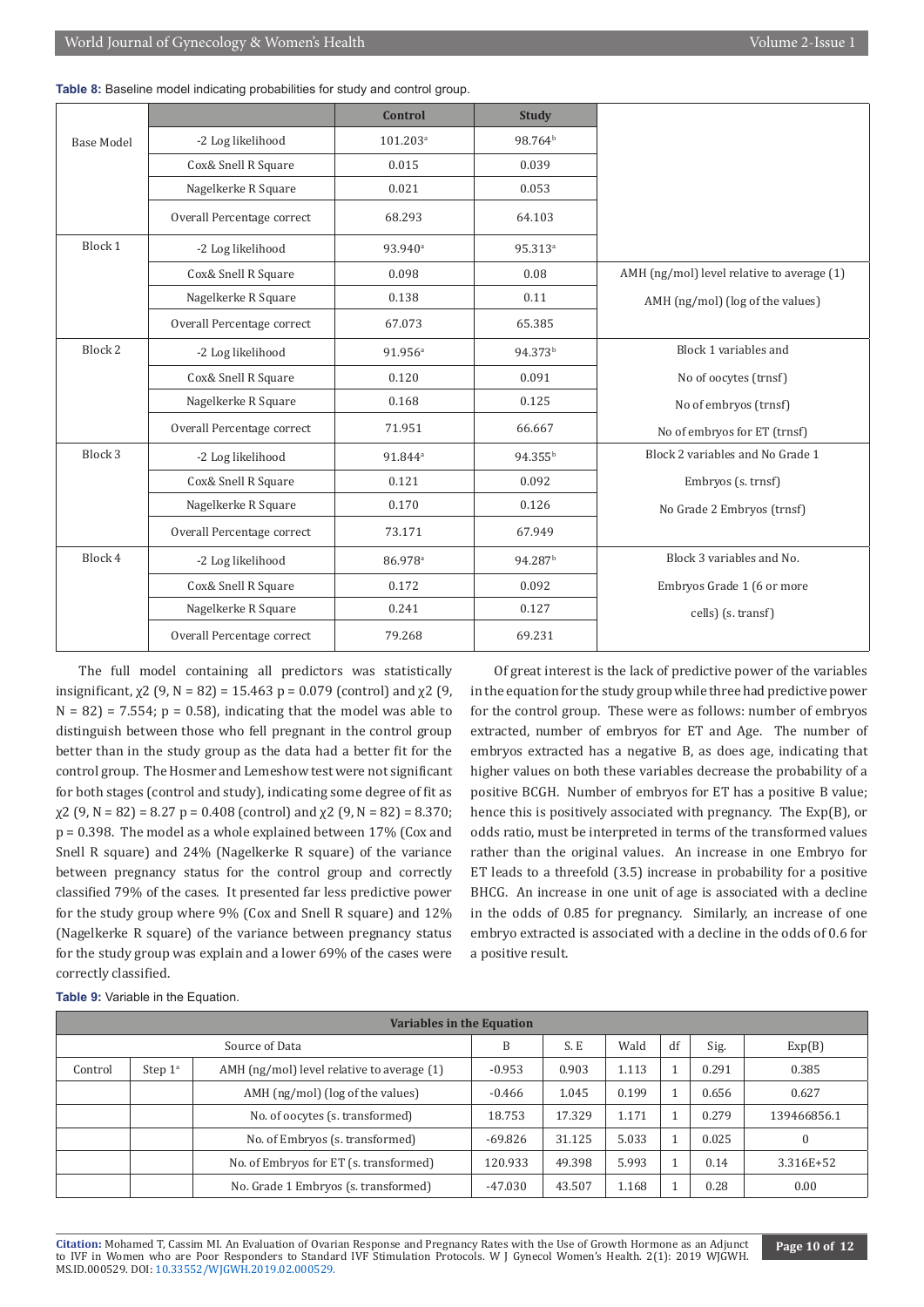|       |                     | No. Grade 2 Embryos (s. transformed)                        | $-58.561$ | 34.519 | 2.878 |              | 0.09  | 0.00         |
|-------|---------------------|-------------------------------------------------------------|-----------|--------|-------|--------------|-------|--------------|
|       |                     | No. Embryos Grade 1 (6 or more cells) (s. trans-<br>formed) | 11.216    | 20.475 | 0.300 | 1            | 0.584 | 74291.068    |
|       |                     | AGE                                                         | $-154$    | 0.75   | 4.185 | $\mathbf{1}$ | 0.41  | 0.857        |
|       |                     | Constant                                                    | 3.097     | 11.633 | 0.071 | $\mathbf{1}$ | 0.079 | 0.045        |
| Study | Step 1 <sup>a</sup> | AMH (ng/mol) level relative to average (1)                  | 0.11      | 0.807  | 0.019 | 1            | 0.892 | 0.896        |
|       |                     | AMH (ng/mol) (log of the values)                            | 1.204     | 0.965  | 1.558 | $\mathbf{1}$ | 0.212 | 3.334        |
|       |                     | No. of oocytes (s. transformed)                             | 2.459     | 17.643 | 0.019 | 1            | 0.889 | 0.086        |
|       |                     | No. of Embryos (s. transformed)                             | 22.156    | 21.966 | 1.017 | $\mathbf{1}$ | 0.313 | $\mathbf{0}$ |
|       |                     | No. of Embryos for ET (s. transformed)                      | 23.664    | 40.582 | 0.34  | $\mathbf{1}$ | 0.56  | 1.893E+10    |
|       |                     | No. Grade 1 Embryos (s. transformed)                        | 27.057    | 35.056 | 0.596 | 1            | 0.44  | 5.633E+11    |
|       |                     | No. Grade 2 Embryos (s. transformed)                        | 13.742    | 36.789 | 0.14  | 1            | 0.709 | 928880.339   |
|       |                     | No. Embryos Grade 1 (6 or more cells) (s. trans-<br>formed) | 2.184     | 24.026 | 0.008 | $\mathbf{1}$ | 0.928 | 0.113        |
|       |                     | AGE                                                         | 0.019     | 0.071  | 0.068 | $\mathbf{1}$ | 0.794 | 0.982        |
|       |                     | Constant                                                    | 11.716    | 12.857 | 0.839 | 1            | 0.360 | 130040.468   |

a Variable(s) entered on step 1: AGE.

Since none of these variables held predictive power for the study group, it can be posited that the intervention overcame their influence. This is remarkable particularly as neither age, or embryo number or embryos for transfer play a significant role. Thus, the results must be explained by variables such as the intervention [Table 9].

# **Conclusion**

There is empirical evidence that the study group exhibited more pregnancies than the control group, although this was not statistically significant at the 0.05 level, nevertheless, women under the age of 35 were statistically more likely to fall pregnant in the study group. The study group displayed an absolute but not statistically significant higher number of pregnancies for women over the age of 35. It must also be noted that the study and control groups were not statistically equivalent on either age or AMH (ng/ mol) level. The study group was both older on average and had far lower average AMH (ng/mol), yet, despite these characteristics demarking them as poor responders, they had significantly more pregnancies than expected for those under the age of 35 and relatively, although not statistically significantly more pregnancies for those over the age of 35 (28% versus 25% in the control condition).

Further investigation, with the use of age and AMH (ng/mol) as continuous variables, measured ante hoc, along with a series of variables measured post hoc, shed further light on the differences between the control and the treatment conditions. While the control group exhibited acceptable levels of predictability based on established marker variables of age, number of embryos and number of embryos for ET all of which were in proportion and direction found elsewhere in the literature, these requirements did not hold true for the study group. Thus, despite being statistically older and with lower AMH (ng/mol) scores, the study group had higher pregnancy rates than expected and these rates were not explained by their age or their prior AMH (ng/mol) levels. Since embryo quality and quantity were measured post hoc to treatment,

it is notable that there was no statistically significant difference between the treatment and control groups on these variables. Hence, any differences that high age or low AMH (ng/mol) levels could bring to bear on embryo quantity and quality were eliminated in the treatment programme. The treatment group; whose results could not be explained adequately by the logistic regression even though those of the control group were, have potentially overcome the disadvantages that low AMH (ng/mol) and increased age present.

# **Acknowledgements**

The study was conceived by Dr M.I. Cassim. Dr M.I. Cassim, Dr Y.M. Dasoo and Debrah Mthembu conducted all the clinical work for this study. Kerry Chipp conducted all the statistics and the analysis thereof. Dr T. Mohamed assisted with the literature review with the final write-up of the manuscript. All three authors contributed to the write-up of this manuscript.

#### **Conflict of Interest**

The authors report no conflicts of interest.

#### **References**

- 1. [Surrey ES, Schoolcraft WB \(200\) Evaluating strategies for improving](https://www.ncbi.nlm.nih.gov/pubmed/10731523) [ovarian response of the poor responder undergoing assisted](https://www.ncbi.nlm.nih.gov/pubmed/10731523) [reproductive techniques. Fertility and Sterility 73\(4\): 667-676.](https://www.ncbi.nlm.nih.gov/pubmed/10731523)
- 2. Artini PG, Ruggiero M, Uccelli A, Obino ME, Cela V (2013) Fertility management of patients with reduced ovarian reserve. Reproductive System and Sexual Disorders S5: 1-8.
- 3. [Ubaldi F, Vaiarelli A, D'Anna R, Rienzi L \(2014\) Management of poor](https://www.hindawi.com/journals/bmri/2014/352098/) [responders in IVF: Is there anything new? BioMed Research International](https://www.hindawi.com/journals/bmri/2014/352098/) [2014: 10.](https://www.hindawi.com/journals/bmri/2014/352098/)
- 4. [Hull KL, Harvey S \(2001\) Growth hormone: roles in female reproduction.](https://www.ncbi.nlm.nih.gov/pubmed/11139766) [J Endocrinol 168: 1-23.](https://www.ncbi.nlm.nih.gov/pubmed/11139766)
- 5. [Hull KL, Harvey S \(2014\) Growth hormone and reproduction: A review](https://www.ncbi.nlm.nih.gov/pubmed/25580121) [of endocrine and autocrine/paracrine interactions. Int J Endocrinol](https://www.ncbi.nlm.nih.gov/pubmed/25580121) [2014: 234014.](https://www.ncbi.nlm.nih.gov/pubmed/25580121)
- 6. [de Ziegler D, Streuli I, Meldrum DR, Chapron C \(2011\) The value of](https://www.ncbi.nlm.nih.gov/pubmed/22036051) [growth hormone supplements in ART for poor ovarian responders.](https://www.ncbi.nlm.nih.gov/pubmed/22036051) [Fertil Steril 6\(5\): 1069-1076.](https://www.ncbi.nlm.nih.gov/pubmed/22036051)